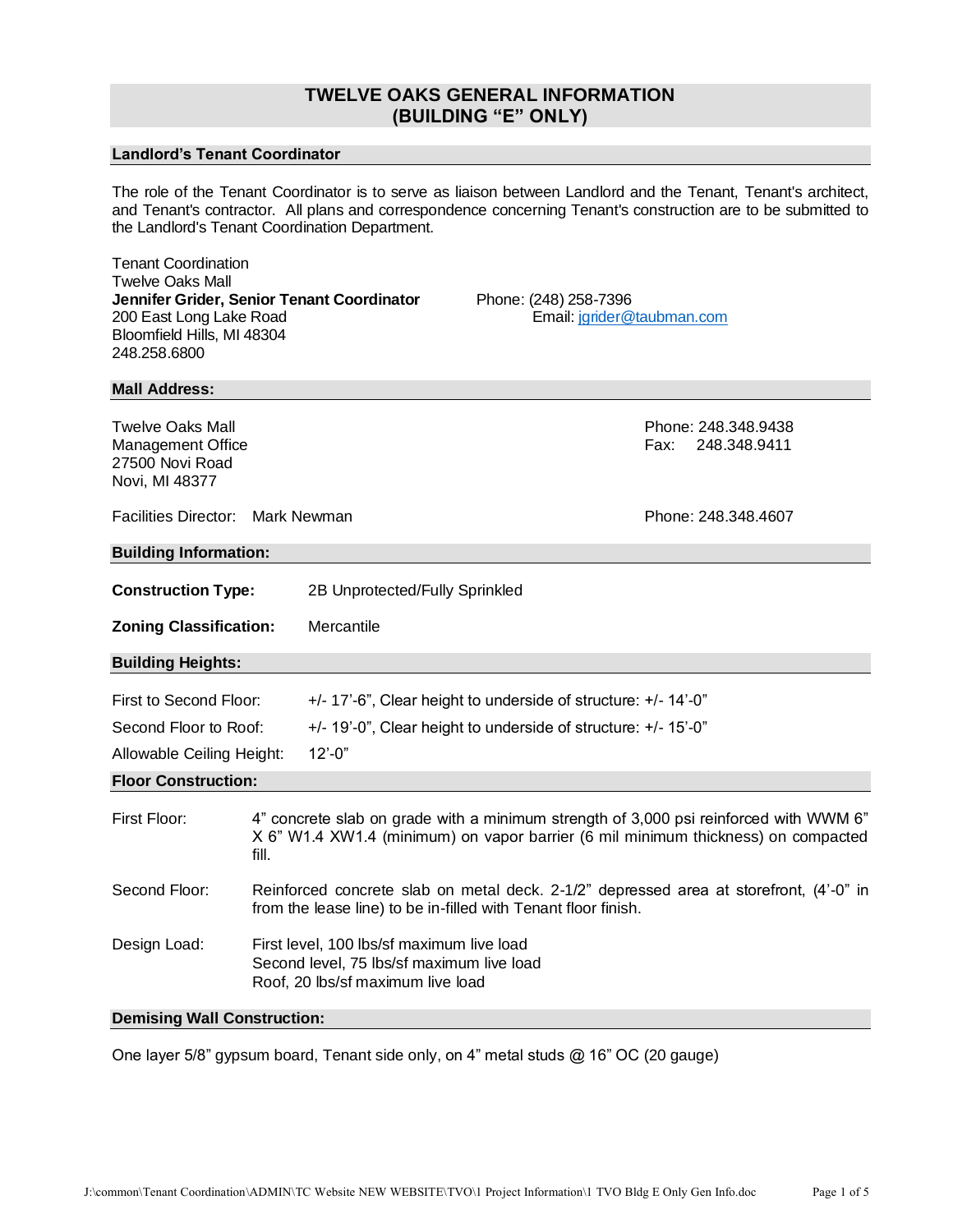## **Service Corridor Vestibule Required:**

#### Yes

One layer of  $1/2$ " fire-retardant treated plywood  $@$  4' -0" high with 4" metal corner guards 8' high to be installed inside service vestibule recess to match Landlord corridor finish.

#### **Utility Services and Points of Connection:**

| Electrical:   |                                     | Service available to premises. 277/480 volt, 3 phase, 4 wire, 60 hertz |
|---------------|-------------------------------------|------------------------------------------------------------------------|
| Watt Density: | Retail Tenants:                     | 6.0 watts/SF                                                           |
|               | Food Service Tenants: 40.0 watts/SF |                                                                        |

Tenants with electrical service requirements of *less* than 200 amps connect to Tenant's electrical distribution closet located in service corridors as determined by Landlord at Tenant's expense.

Tenants with service requirements *greater* than 200 amps connect to electrical service equipment in nearest electrical equipment room to Tenant's premises as determined by Landlord at Tenant's expense.

Tenant shall purchase a demand type electric meter (if required) from Landlord supplier.

#### **Telephone:**

Tenant to extend telephone service in conduit from premises to Landlord's designated telephone closet as determined by Landlord at Tenant's expense.

### **Plumbing:**

3/4" cold water stub located *above* the premises for first floor Tenants, and *below* the floor for second floor Tenants, in a location determined by Landlord. Location of larger size stubs must be verified in field and at Tenant's expense.

4" sanitary sewer and plumbing vent stubbed to a location determined by Landlord.

4" kitchen waste stubbed to a location below the Tenant's premises for Food Service Tenants (only in E121/E122).

Gas Utility Company meter manifold locations as determined by Landlord.

## **HVAC:**

VAC Conditioned Air Supply stubbed to a location within or in close proximity to Tenant's premises. VAV boxes will be provided to the Tenant by Landlord (for Tenant installation) in accordance with the Landlord approved construction documents. Controls and programming by Landlord's required contractor at Tenant's expense.

Return air is through ceiling plenum. Open ceilings must have ducted returns across premises.

| Maximum CFM for Tenants on the First Floor:  | 1.10 CFM/SF |
|----------------------------------------------|-------------|
| Maximum CFM for Tenants on the Second Floor: | 1.15 CFM/SF |

Lighting: 6.0 watts/SF Occupancy: One Person/75 SF

All Tenant HVAC equipment, makeup air systems, exhaust fans, etc., to be located on the roof must be installed on structural steel support rails or equipment curbs on spring isolators located on the roof in locations determined by Landlord. All roof penetrations by Landlord's required roof contractor. All equipment must be labeled with the Tenant space number.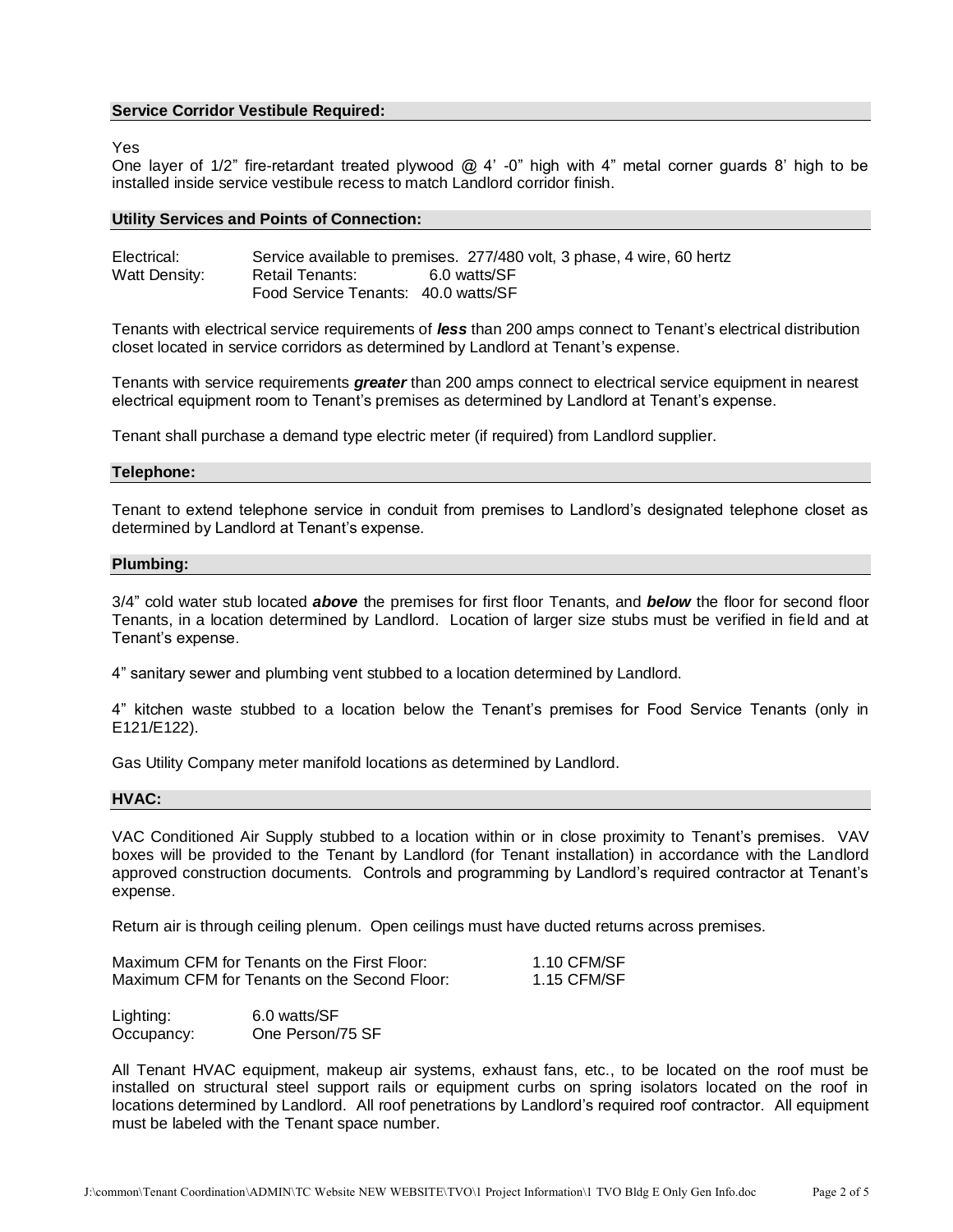## **Fire Protection:**

Sprinkler system is hydraulically calculated fire protection system. Must use schedule 40 pipe. Thin wall pipe is not permitted. Please check with the management office for the drain down and tie-in fees and isolation valve requirements.

#### **Smoke Detectors Required:**

No. Smoke control occurs in common area and through Tenant ceiling plenums.

## **Fire Alarm System:**

Audio/Visual Annunciation System is required for each Tenant space.

#### **Toilet Facility Requirements:**

One unisex, barrier-free employee toilet is required in all Tenant spaces to satisfy the Landlord's lease requirements. Public facilities have been provided to satisfy toilet requirements for customer use throughout Building "E."

## **Exiting Requirements:**

One exit required in Tenant spaces less than 1,500 sf and with an occupancy load less than 50. All other spaces require a minimum of two exits. VERIFY ALL CODE REQUIREMENTS.

# **CONSTRUCTION PREREQUISITES**

## **Insurance Certificate:**

Additional insured is to include:

The following to be additionally insured: TVO MALL OWNER LLC and The Taubman Company LLC as Managing Agent, Coverage is Primary and not Contributory with any other insurance carried by the additional insureds.

## **Construction Deposit:**

Submit a Three Thousand Dollar (\$3,000) deposit check for retail tenants, or a Five Thousand Dollar (\$5,000) deposit check for restaurant tenants, made payable to *TVO MALL OWNER LLC.*

#### **Non Refundable Charges:**

Submit non-refundable facility maintenance fee (certified funds or cashier check only). Up to 25' linear feet of barricade @ \$1,000 Over 25' linear feet of barricade @ \$1,300 Electrical charge, if needed: \$350 up to 60 days, pro-rated thereafter.

#### **Union Contractors:**

Twelve Oaks Mall strongly recommends using union contractors for all Tenant-related construction.

## **Landlord's Designated Roofing Contractor:**

Schena Roofing & Sheet Metal **Phone: 586.949.4777** 

## **Landlord's Designated Waterproofing Contractor:**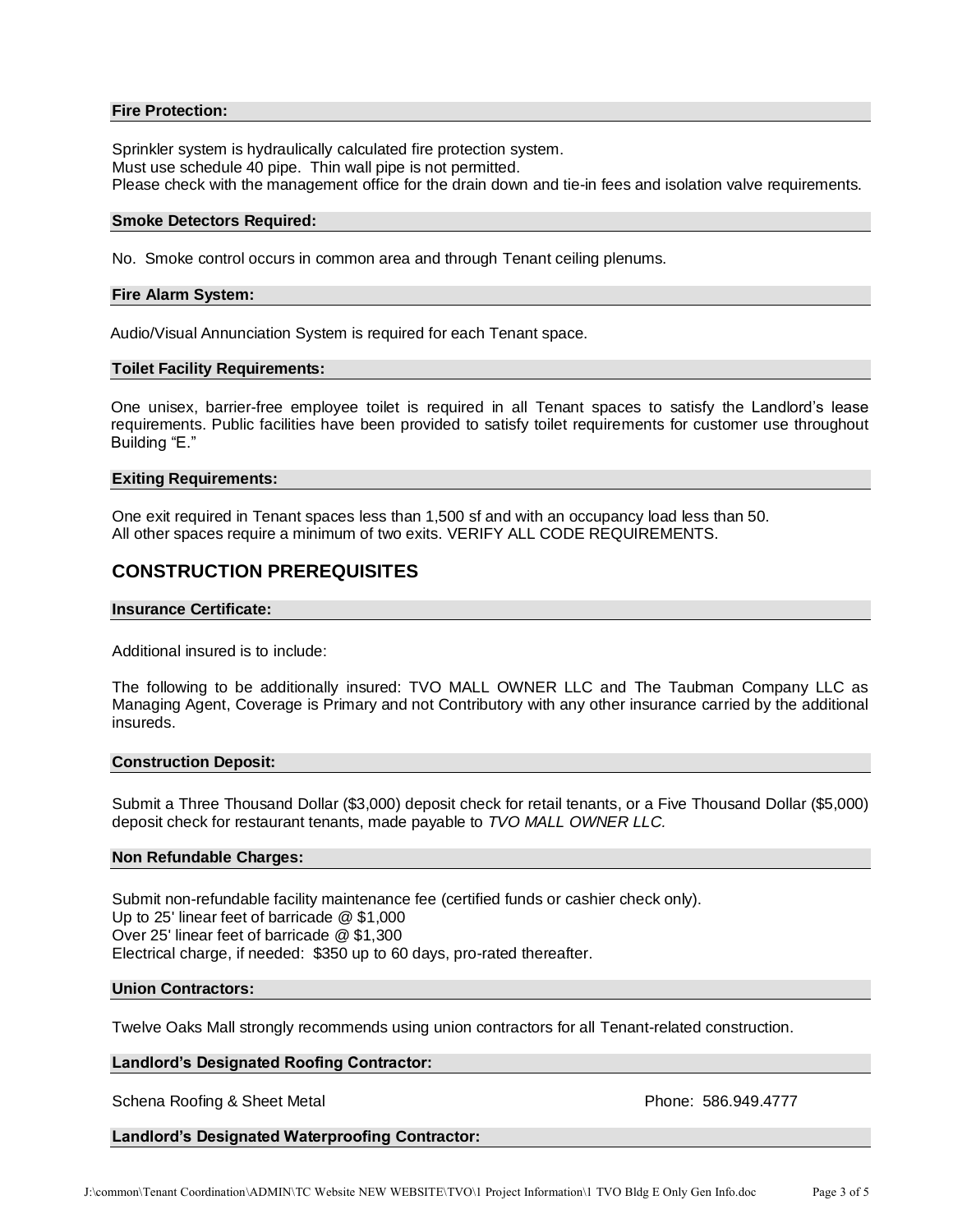Verify with Mall Facilities Director

## **Landlord's Designated Pest Control Contractor:**

Verify with Mall Facilities Director

## **Landlord's Fire Protection Underwriters:**

Fire protection drawings are to be sent to the Local Fire Department and FM Global:

City of Novi Community Development/Fire Department 45175 West Ten Mile Road Novi, MI 48375-3024 248.347.0415 FM Global 25050 Country Club Boulevard Suite 300 North Olmsted, OH 44070 216.898.4536 [engclevelandplanreview@FMglobal.com](mailto:engclevelandplanreview@FMglobal.com) **Landlord's Fire Protection: (Shutdowns Only)** Shutdown fee: \$525 per Impairment **Landlord's Electrical-Life Safety Contractor: (Food Court Only)** Fire Systems of Michigan **Phone: 313.255.0053** Phone: 313.255.0053 Contact: Wendy Elgie **Landlord's Designated Waste Hauler: (Dumpster Service)** Waste Management / IEM Phone: 855.690.7785 **Electrical Company:** No Action Needed **Water & Sewer:** No Action Needed **Gas:** Consumers Energy **Phone: 800.477.5050 Telecommunication Services:** AT&T Phone: 888.944.0447 To coordinate voice and data, Tenants or their representatives must contact: Granite Telecommunications **Phone: 855.GRT-GRID** 855.478.4743